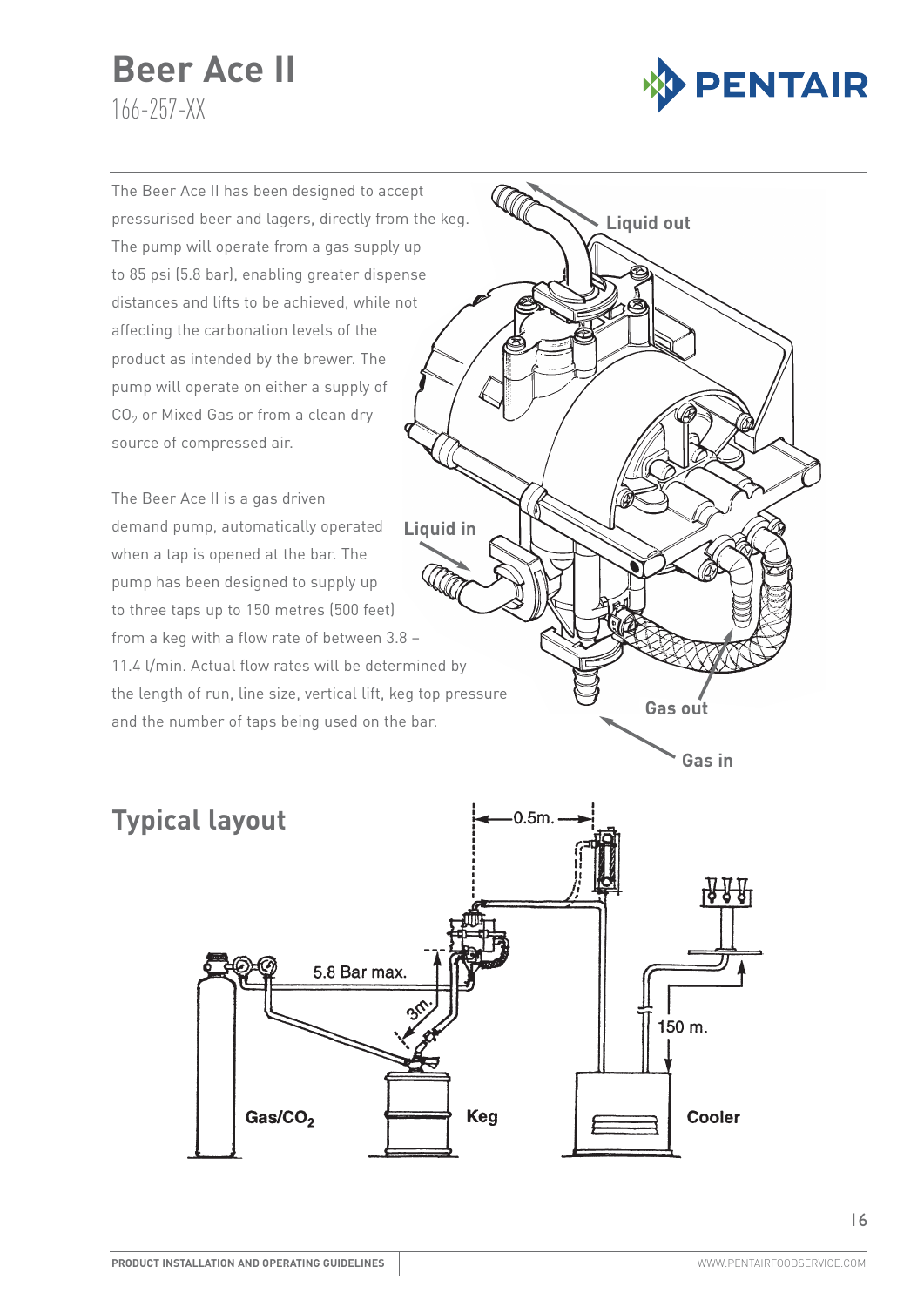# **Beer Ace II**  (Installation Guidelines)



The pump should be mounted with the liquid outlet port at the top.

The distance from the keg to the liquid inlet of the pump must not exceed 3m (10ft).

Brewery approved high pressure tubing should always be used for the gas supply to the pump. Alter the gas pressure to control the operating speed of the pump.

Pumps operated by  $CO<sub>2</sub>$  must be kept in a well ventilated area. Where this is not possible (e.g. in an enclosed cellar) the gas exhaust should be vented to atmosphere.





## **Pressure Setting**

The pump gas regulator should be set between 1.5 bar (22 psi) and 5.8 bar (85 psi).

The pump pressure should be a minimum of 0.5 bar (7 psi) higher than keg pressure.

## **Installing Fob Detectors**

In normal operation (before the keg becomes empty) the Beer Ace II is designed to stop pumping when the serving tap is closed. For automatic shut-off with an empty keg, a fob shut-off device such

as the SHURflo Fob-Stop should be fitted. The SHURflo Fob-Stop must be plumbed between the keg and the pump. If other types of Fob detectors are used, they must be plumbed into the liquid outlet line not more than 0.5m from the pump.

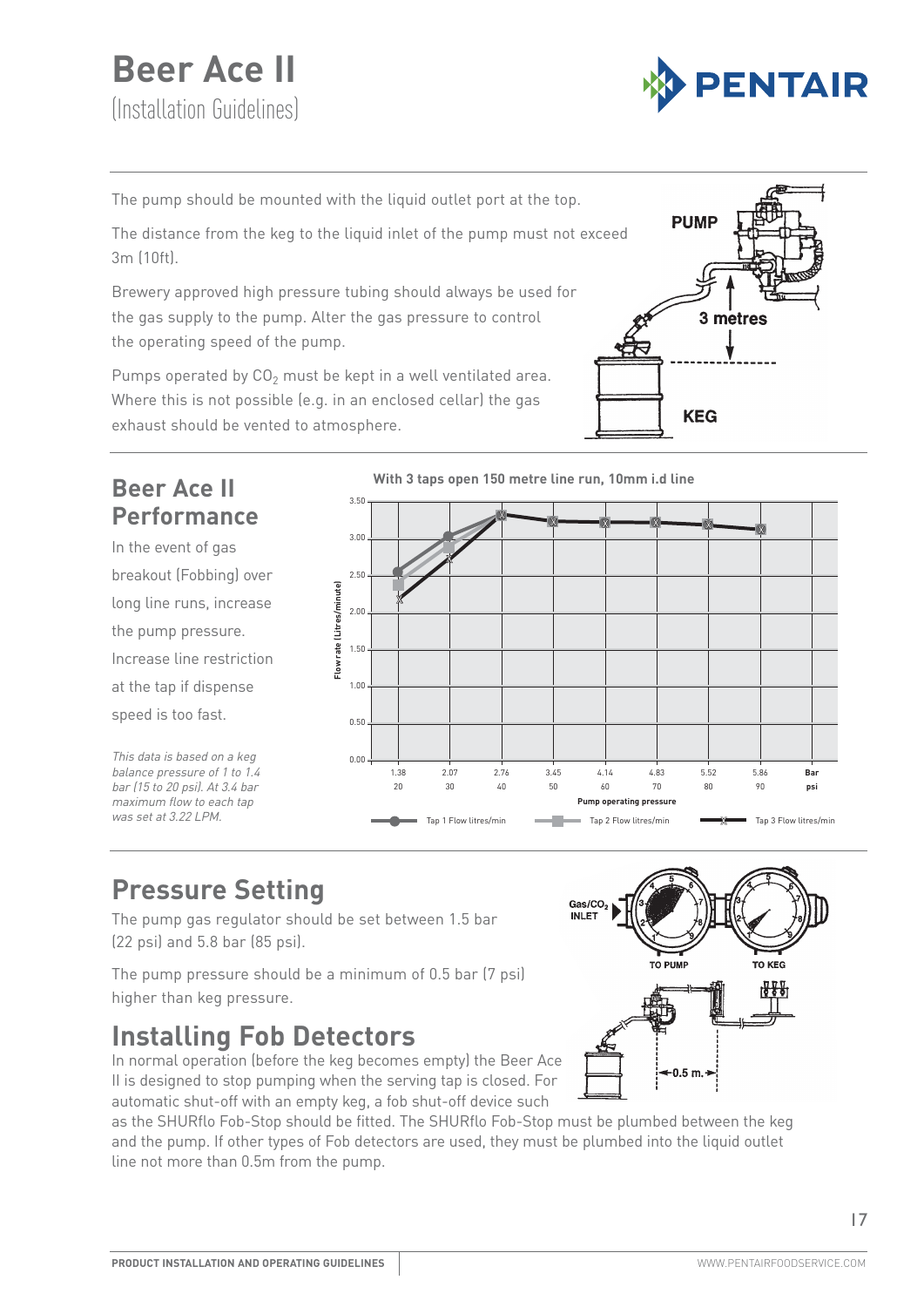**Beer Ace II** 

(Operation)





### **Left-ward Stroke**

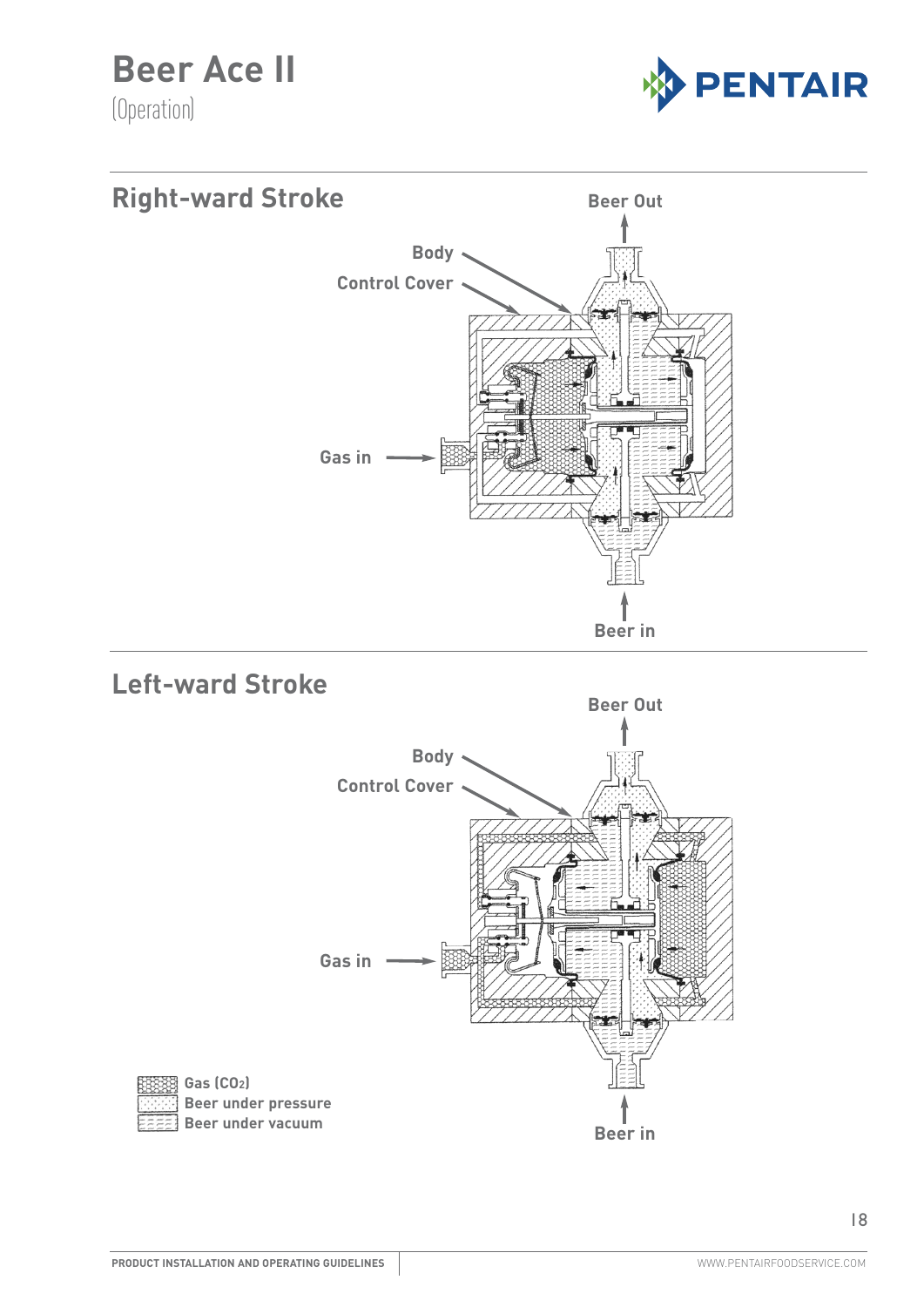

#### Specification **Model Number 166-257-XX**

- 
- -
- **Body colour:** Black.
- 
- 
- 
- **Fittings available:** Liquid
- **Design:** Two chamber double diaphragm.
- **Power Source:** CO<sub>2</sub> gas, Nitrogen or clean compressed air.
- **Materials of Construction:** Polypropylene, Celcon, EPDM, Santoprene, Stainless steel.
	-
- **Temperature Limits:** 1.1 to 49C (34 to 120 degrees F).
- **Weight:** 0.5 kg (1.2 lbs).
- **Size:** 171mm (7.3 inches) H x 145mm (5.9 inches) W x 97mm (3.8 inches).
	-
	- 6mm (1/4''), 10mm (3/8'') & 12mm (1/2'') straight and elbows in plastic or st. 10mm (3/8'') J. Guest style smooth stem. **Gas**
	- 6mm (1/4'') elbow and "T" with check valve, 6mm (1/4'') elbow and straight no check valve. 10mm (3/8'') and 8mm (5/16'') J. Guest style smooth stem.
- **Displacement:** 101cc per cycle.
- Maximum Operating Pressure: 5.8 bar (85 psi).
- Minimum Operating Pressure: 1.4 bar (20 psi).
- -
- **Inlet Pressure:** Must be a minimum of 0.5 bar (7 psi) lower than pump drive pressure.
	- **Flow Rate:** 11 litres per minute dependant on liquid inlet pressure and line size.